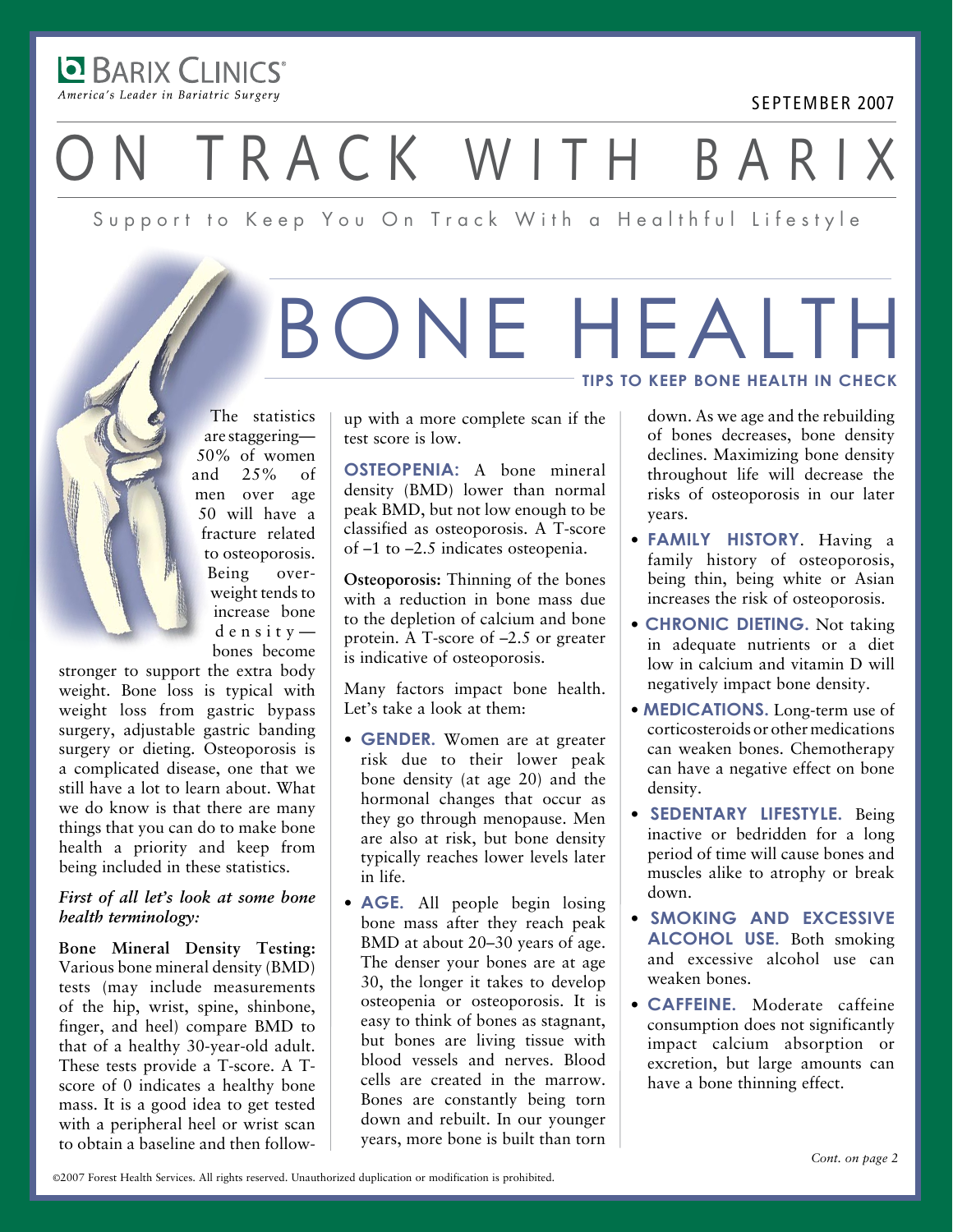## **CHALCIUM** CONNECTION The

Your body uses calcium for<br>many functions throughout<br>the body. It is essential for the<br>dayslopment of strong bones and many functions throughout the body. It is essential for the development of strong bones and teeth, blood clotting, blood pressure regulation, muscle contraction and nerve transmission. A very close range of calcium is maintained in the bloodstream to insure that these essential functions can be maintained. If adequate calcium is not consumed in the diet, it will be taken from bone storage. Women under 50 should be aiming for 1,000 milligrams of calcium a day. The recommendation increases to 1,200 mg (some experts recommend 1,500 mg) after menopause. Men should shoot for at least 800 mg daily. An adequate calcium intake can come from foods and beverages if adequate servings of high calcium-containing foods are selected. Healthy bones are dependent on an array of nutrients being available and foods provide more of the necessary nutrients. Many bone-healthy foods contain protein, phosphorus and Vitamin D in addition to calcium. If adequate calcium is not obtained from the diet, then supplementation is needed. See **Supplement Facts** for more information.

#### **Magnesium and Phosphorus**

These minerals are essential for calcium absorption and strong bones. A complete multivitamin and balanced diet should provide adequate levels of these nutrients.

#### **The Vitamin D Factor**

Vitamin D helps in the absorption of calcium in the intestines. An adequate

Vitamin D level is essential to bone health. Our bodies obtain Vitamin D in two distinct ways: Vitamin D is activated when skin is exposed to sunlight and Vitamin D is found in our diets. The best dietary sources are fatty fish, liver and fortified foods and dairy products. Vitamin D deficiency is quite common in the United States. One study found 57% of hospitalized patients were Vitamin D deficient. Other studies show high levels of Vitamin D deficiency in obese individuals. A study in a northern climate found that 68% of children have low serum levels of Vitamin D in the winter season. 10-15 minutes of sun exposure on a sunny day (without sunscreen for this short time) twice a week and a dietary intake of 400–800 IU of Vitamin D daily should be adequate to prevent a deficiency. Most multi vitamins contain 400 IU of Vitamin D. Don't overdo it—too much of a good thing can be dangerous. Toxic levels can develop with excessive supplementation.

#### **The Protein Component**

Bones are one-third collagen. Collagen is a protein that provides flexibility to bones—another reason to reach that protein goal every day. Excessive protein can have a negative impact on bone health.

### **The Exercise Impact**

Weight bearing exercise (your legs and feet are supporting your weight) encourages the body to create stronger bones. Just as muscles grow stronger when used, bones become denser when you place demands on them. Weight lifting and weight bearing



exercises are the most effective. Start a regular exercise program during the rapid weight loss phase to minimize both bone and muscle loss and then keep it up to maintain a healthy weight, strong bones, muscle strength, and a robust metabolism.

#### **The Parathyroid Hormone Complexity**

Parathyroid hormone works to keep a normalized level of calcium in the blood. It works in several ways to do this. One way is to increase the conversion of Vitamin D to its active form. It also decreases the excretion of calcium from the body and mobilizes calcium from the bones. Some studies indicate that supplementation with calcium citrate may be more effective than calcium carbonate in suppressing parathyroid hormone activity, resulting in a lower bone mass loss.

### **Supplement Facts**

- Calcium isn't absorbed in large amounts so it is best to spread the supplement throughout the day.
- Take your calcium supplement with meals to increase absorption.
- For the calcium to reach your bones, you need to make sure you are obtaining an adequate amount of Vitamin D. An intake of 400 IU to 800 IU daily should be adequate. Remember that 10- 15 minutes of sun exposure twice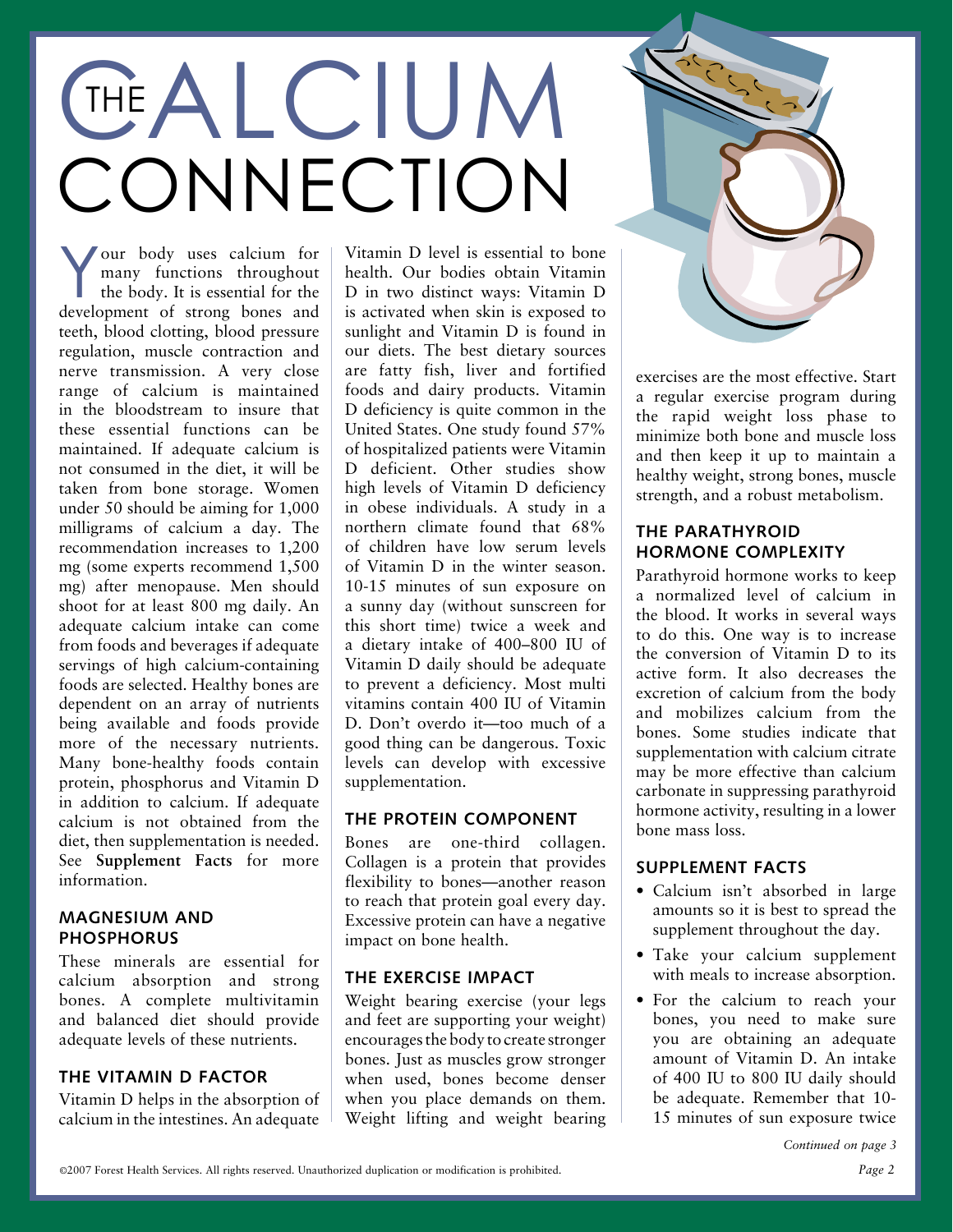a week is also an effective way to boost your body's Vitamin D status.

- Calcium Citrate has been shown in some studies to be more bioavailable (20–50%) than calcium carbonate, but either source will help to keep your bones strong.
- If you find that you are gassy or feeling bloated when starting a calcium supplement, decrease the amount and then slowly build up to the recommended amount.
- Chewable or liquid calcium supplementation may be better absorbed than pill form.
- Do not take calcium supplements at the same time as iron supplements. Iron is best absorbed when taken on an empty stomach with a small amount of citrus juice or another Vitamin C source.

*Medications for Bone Loss.* If you have bone loss, there are medications to slow the loss of calcium from bones. A newer medication can actually build bone. If you and your doctor determine that a medication for bone loss is in your best interest, be sure that you are getting adequate calcium, vitamin D, phosphorus and magnesium from your diet or supplementation. These medications can greatly reduce the risk of fracture.

## In The News

On August 17th, the FDA approved the first once-yearly drug for postmenopausal osteoporosis, Reclast. Reclast is given in a 15 minute intravenous (IV) infusion once a year. It belongs to a group of drugs called bisphosphonates. Actonel, Fosamax and Boniva are also drugs in the same class which are given on a more frequent (weekly or monthly) basis in a pill form. Reclast increases bone strength and reduces fractures.

## Calcium Content of Selected Foods & Beverages

| Food/Beverage                          | <b>Serving Size</b> | mg Calcium  |
|----------------------------------------|---------------------|-------------|
| Yogurt, plain, low fat                 | 1 cup               | 415         |
| Yogurt, fruit-flavored, no added sugar | 1 cup               | 245-384     |
| Sardines, with bones                   | 3 oz                | 324         |
| Milk, low fat                          | 1 cup               | 302         |
| Milk, buttermik                        | 1 cup               | 285         |
| Orange juice (calcium fortified)       | 6 OZ                | $200 - 260$ |
| Salmon, canned                         | 3 oz                | 181         |
| Pudding, made with instant mix         | cup                 | 153         |
| Cottage Cheese                         | 1 cup               | 138         |
| Tofu                                   | CUD                 | 138         |
| Spinach, cooked                        | CUD                 | 120         |

## Maximize YOUR BONE DENSITY

Your bones don't reach their greatest density until you are 20–30 years old, so for those younger than 30, a diet and lifestyle habits that increase bone density will have long-term benefits. To maximize bone density, get plenty of calcium and vitamin D through

your diet and enjoy a little time (10–15 minutes twice a week) in the sun without sunscreen. Exercise on a regular basis, don't smoke, and avoid caffeine, cola, and excessive alcohol. If you're older than 30, it's not too late to make these lifestyle changes and slow the loss of bone density, delay osteopenia, and delay or prevent osteoporosis.

# KNOW ehts. density, delay osteopenia, and delay<br>
lenty<br>
or prevent osteoporosis.<br>
ough<br> **e**<br>
o not<br>
• Fifty-five percent of those over age<br>
50 have low bone mass.<br>
• Calcium carbonate supplements<br>
reaks<br>
are best absorbed when

- 75% of American adults do not meet the current recommendations for calcium intake.
- Your body constantly breaks down and rebuilds bon calcium intake throughout life is important.
- Peak bone mass is achieved by age 20-30. A woman may lose 20% of her bone mass in the first years following menopause.
- In addition to building strong bones and teeth, calcium helps your heart, muscles, and nerves to function properly and your blood to clot.
- Fifty-five percent of those over age 50 have low bone mass.
- Calcium carbonate supplements are best absorbed when taken with meals—no more than 500 mg of calcium at one time.
- Calcium citrate may be more effective at protecting against bone loss than calcium carbonate.
- Regular weight bearing exercise, such as walking or strength training, helps to keep your bones strong.
- Excessive alcohol consumption and smoking decrease bone density.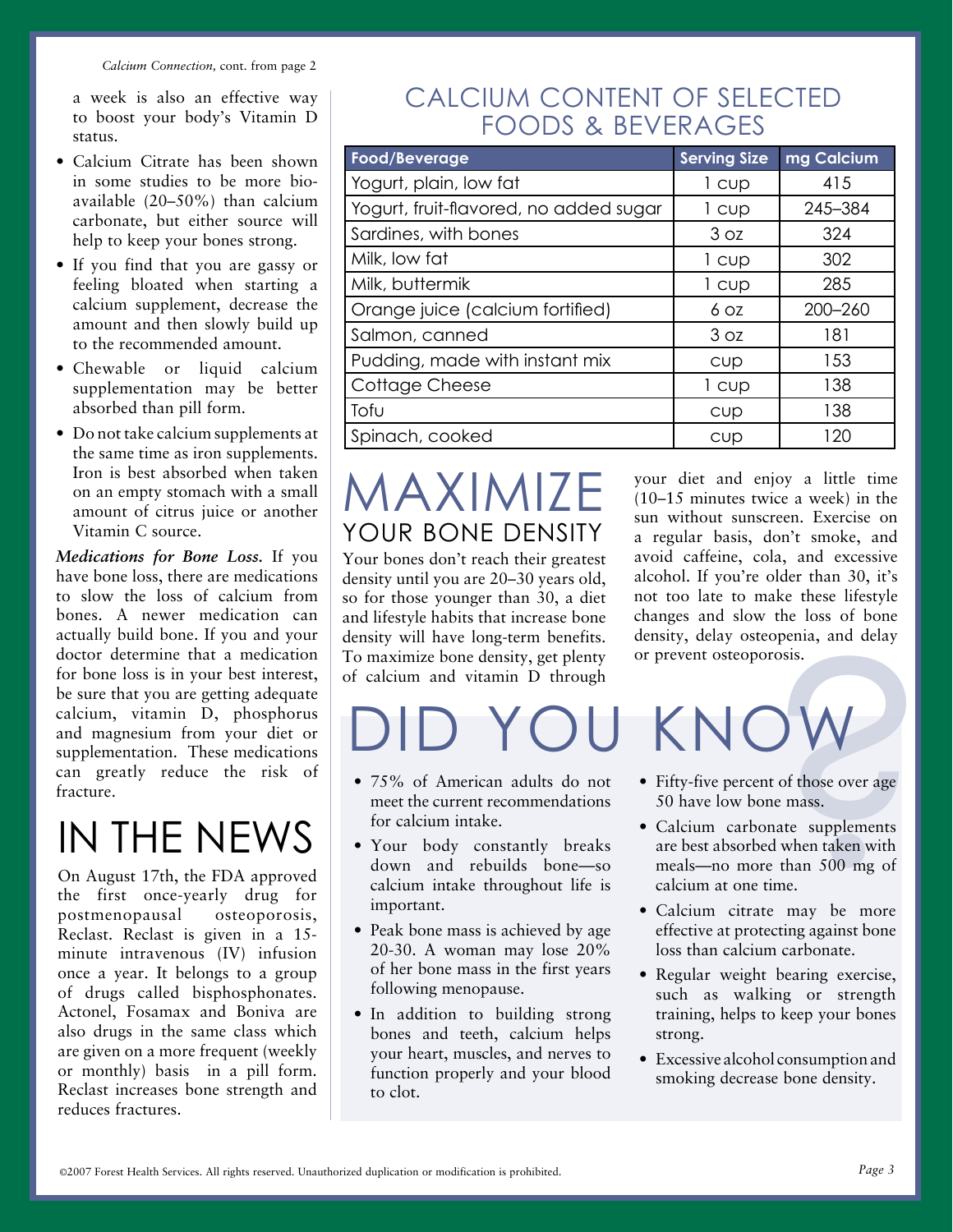## **CONSIDERING** SURGERY



The decision of<br>
whom to tell<br>
about your<br>
upcoming bariatric he decision of whom to tell about your surgery is a very personal one. Some people are very open and tell family,

friends and co-workers. On the other extreme, some tell no one—not even their spouses. Most people are selective in whom they choose to share their decision with. Considerations of whom to share your decision with should include:

- *• Do you want to go through this journey with them by your side?*
- *• Can they relate to the frustrations that obesity has brought to your life?*
- *• Are they likely to be supportive or negative?*
- *Will they be overly concerned with your well-being?*
- *Will they be jealous of your weight loss successes?*
- *Is their overall attitude towards weight loss surgery more positive or negative?*

For those people whom you want by your side along your weight loss journey, make sure that they have enough information to feel comfortable with your decision. Take them to the group consult with you. Give them information to read. Have them visit the message boards on www.barixclinicsstore.com and post their concerns so others have an opportunity to respond. Tell them your personal reasons for having surgery. Let them know that only 5% of people are able to lose weight and keep it off with diet and exercise alone. Reassure them that your relationship can grow stronger as you feel better and have more energy. Let them know that you want them with you, supporting you as you go for your dream of a healthy weight.

## What's NEW

*Submitted by Samara S.*

The benefits of exercising are<br>endless. Exercising enables me<br>to maintain my weight loss,<br>decreases the risk of having heart he benefits of exercising are endless. Exercising enables me to maintain my weight loss, disease, cancer, or even a stroke, gives me the energy I need, and alleviates stress. I know all of this and yet it is still difficult for me to make the time to exercise. It is important to exercise four to five days a week; however, it is not always easy to make exercise a priority when my schedule is already filled with so many activities and responsibilities. I also do not always feel like exercising, but I know that it is necessary.

> "**Success** is not final, **failure** is not fatal: it is the **courage** to continue that counts." Winston Churchill

 $\sim$ 

To encourage myself to exercise, I write a plan of exercise activities on a monthly calendar and place the calendar on a wall in my bedroom. Planning my activities ahead of time leaves little room for excuses. If I know that I am supposed to go to the gym on Monday, I have no excuse for not bringing my gym clothes to work with me. Having



the calendar in my bedroom also forces me to look at the calendar every day several times a day.

Every time I complete the listed daily activity, I place a large X through that day on the calendar. I feel a sense of success when I have five X marks for the week because it is always my goal to exercise five days a week. I feel pretty good when I have at least four X marks on the calendar. Sometimes I have a week in which I only have one or two X's on my calendar. This makes me feel guilty and I always begin to exercise more the next week so that I can feel good about myself again.

Basically marking off an X on the calendar is a motivator for me to exercise. I add a new calendar every month for six months and then I start over again. Six months allows me observe how well I am doing or not doing with making sure I exercise. If I have several bad weeks, than I have to evaluate the problem and find a way to make more time for exercise. After all, the benefits of exercising greatly outweigh the excuses for not getting up and moving.